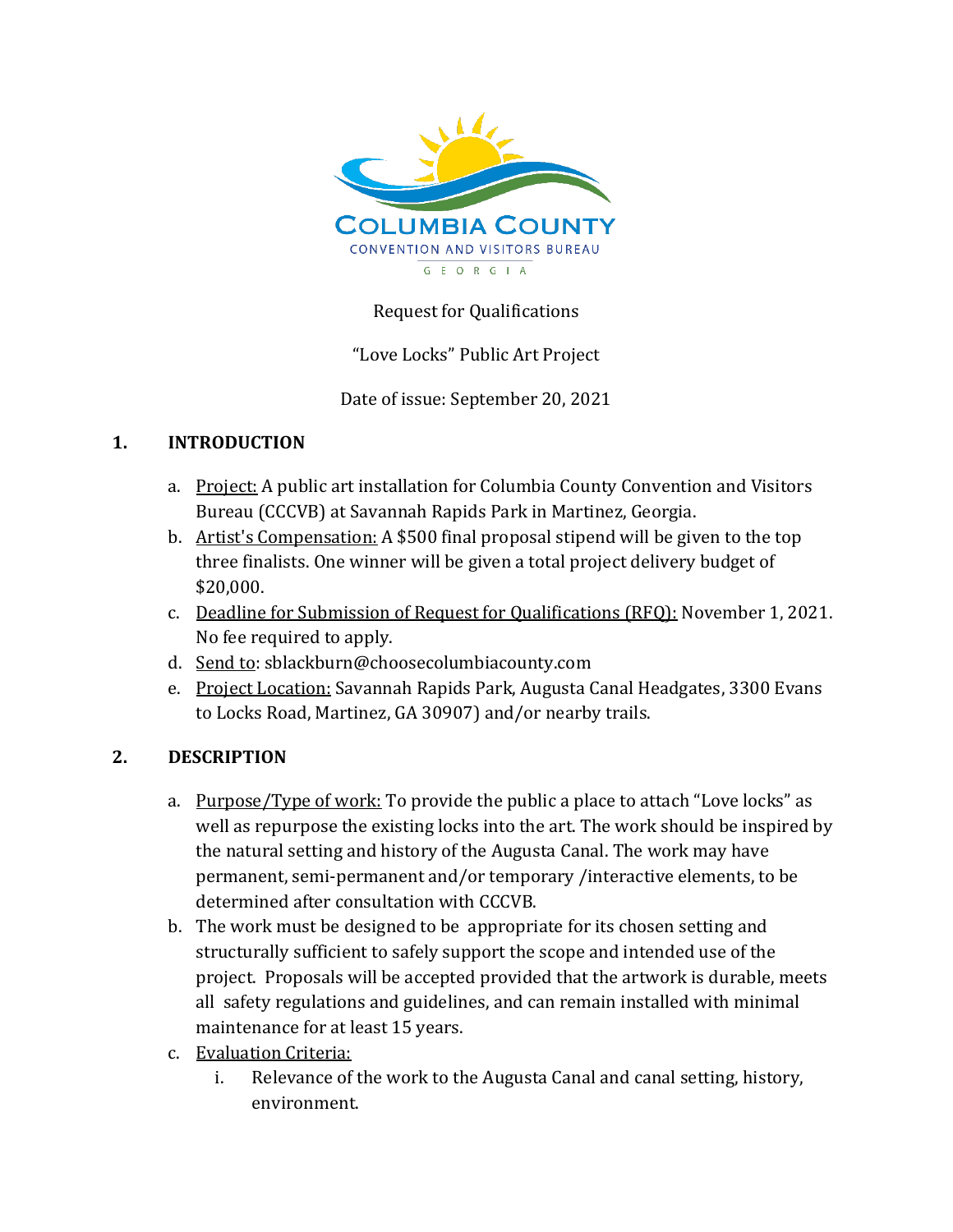- ii. Creativity, originality.
- iii. Suitability of the work for outdoor display.
- iv. Potential for community to appreciate and engage in the work during creation, installation or afterwards.
- v. Potential for work to enliven its space and cause people to seek it out.
- vi. Appropriateness of the scale of the artwork for chosen site.
- vii. Artist's experience with similar projects.
- viii. Incorporation of existing love locks
- d. Who should apply: All artists that can meet the evaluation criteria.
- e. Funding: the Columbia County Convention and Visitors Bureau
- f. Project Oversight: Artist will collaborate with the CCCVB staff in development and execution of the work.

## **3. TIMELINE**

- a. October 1, 2021 at 10 a.m. (Optional, but strongly encouraged) Applicant orientation meeting and site visit. (meet at the Columbia County Visitors Center, 3300 Evans to Locks Rd. Martinez, GA 30907)
- 
- b. November 1, 2021 RFQ Submission Deadline (5:00 pm EST)
- c. December 1-3, 2021 Three Finalists Notified
- d. January 14, 2022 Finalists' Proposals Due
- e. January 17-21, 2022 Proposals presented for public feedback
- 
- g. July 15, 2022 Work Unveiled
- f. February 14, 2022 Artist Announced and Notice to Proceed issued

# **4. APPLICATION**

- a. Content: Both individual artists or artists' teams may apply; if applying as a team, specify one person as project lead. An artist may apply both individually and as part of a team. Prepare separate submissions.
	- i. Cover page or letter including full name of lead artist, physical address (mail address if different) email, preferred phone numbers (preferably one that can receive texts)
	- ii. Resume
		- 1. Lead Artist
		- 2. For teams: List all team members with brief bio or description of role. For example: John Doe, assistant instructor of welding, State Technical College, metal fabrication.
- iii. References: three with contact information. Briefly describe work performed.
- iv. Up to 6 images of previous work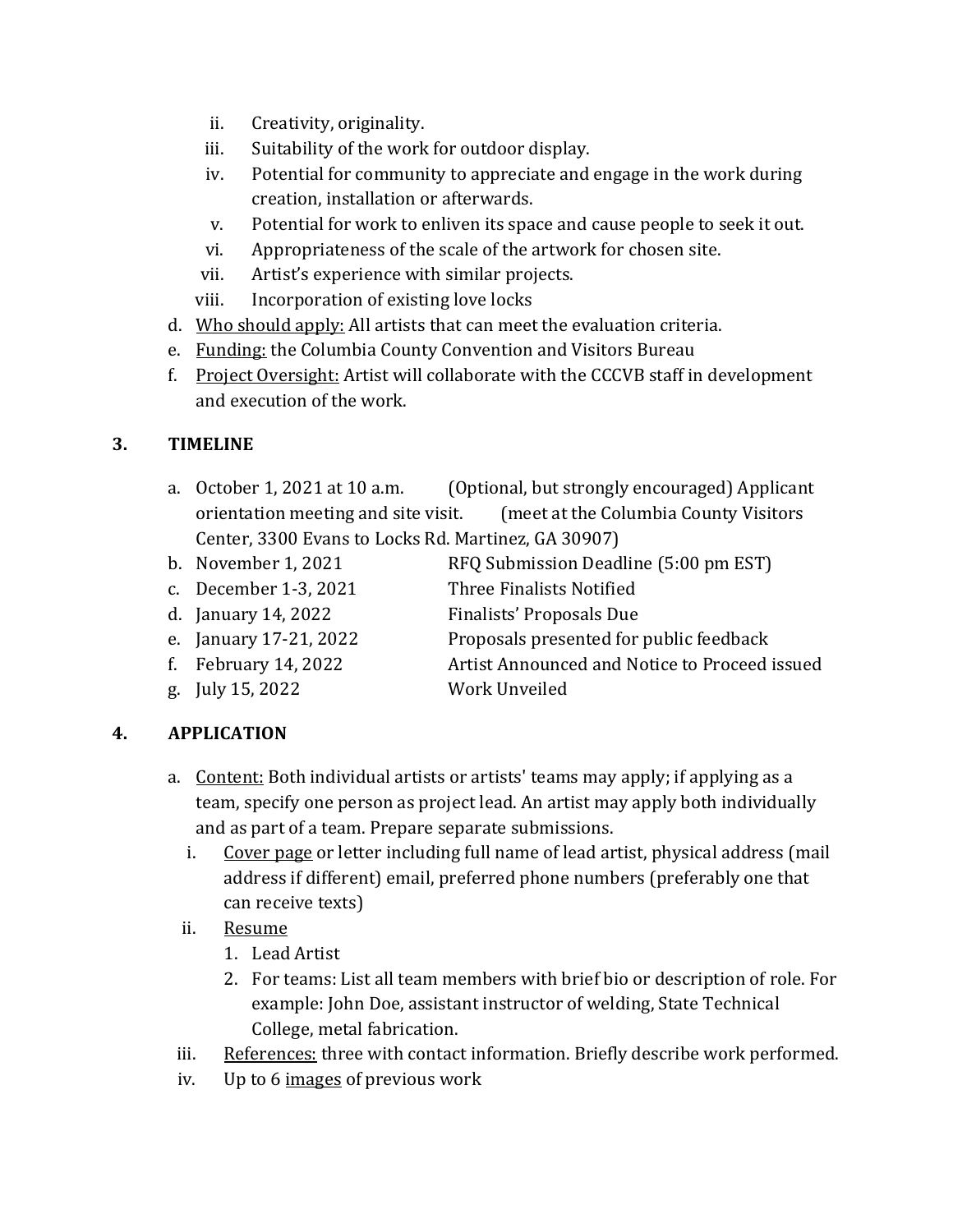- v. (Optional but suggested)Brief, general description of project concept (artistic approach, style, media, etc.)
	- 1. If you wish to include an "Artist's Statement," this would be the place to do it. Limit 250 words.
	- 2. May include up to two (2) 8.5"x11" sketches if needed to illustrate concept
	- 3. NOTE: Fully developed proposals will be required only from the three finalists. Instructions will be provided when notified.
- vi. (Optional) Your website URL or Link to an online resource to view additional work (a website, social media account, file-sharing account such as dropbox, flickr, google photos.)
- b. Submission Mechanics And Process
	- i. All submission must be sent to sblackburn@choosecolumbiacounty.com
	- ii. No fee required
	- iii. Combine all your submission materials as listed above into one PDF type document (all text, photo files). Total pdf file size including all text and images should not exceed 20MB. Do not send individual documents, jpgs or other file types. All file names should include the first and last name of the artist.
	- iv. Email your submission to [sblackburn@choosecolumbiacounty.com.](mailto:sblackburn@choosecolumbiacounty.com) You may send your pdf as an attachment or provide a link to Dropbox or Google Drive or similar file-sharing service. You will get a reply email within (3) business days of successful receipt of your submission. DEADLINE is 5p.m., Eastern Time, NOVEMBER 1, 2021

## **5. SELECTION**

- a. Preliminary/First Round: The Columbia County Convention and Visitors Bureau (CCCVB) Executive Director and Marketing Director will review all applications for completeness and appropriateness and select applications for second level review by the CCCVB Product Development Committee.
- b. Second Round: Three finalists will be chosen and notified by email and phone no later than December 3 and given further instructions to prepare more detailed concept description proposals/sketches/model and materials list for final review. The three finalists will be paid a \$500 stipend upon delivery of finished proposal.
- c. Public presentation: The finalists' proposals will be presented to the public January 17-21, 2021 for comments/feedback.
- d. Final selection: CCCVB staff will consider public comments, review with Product Development Committee and make final recommendation to CCCVB Board of